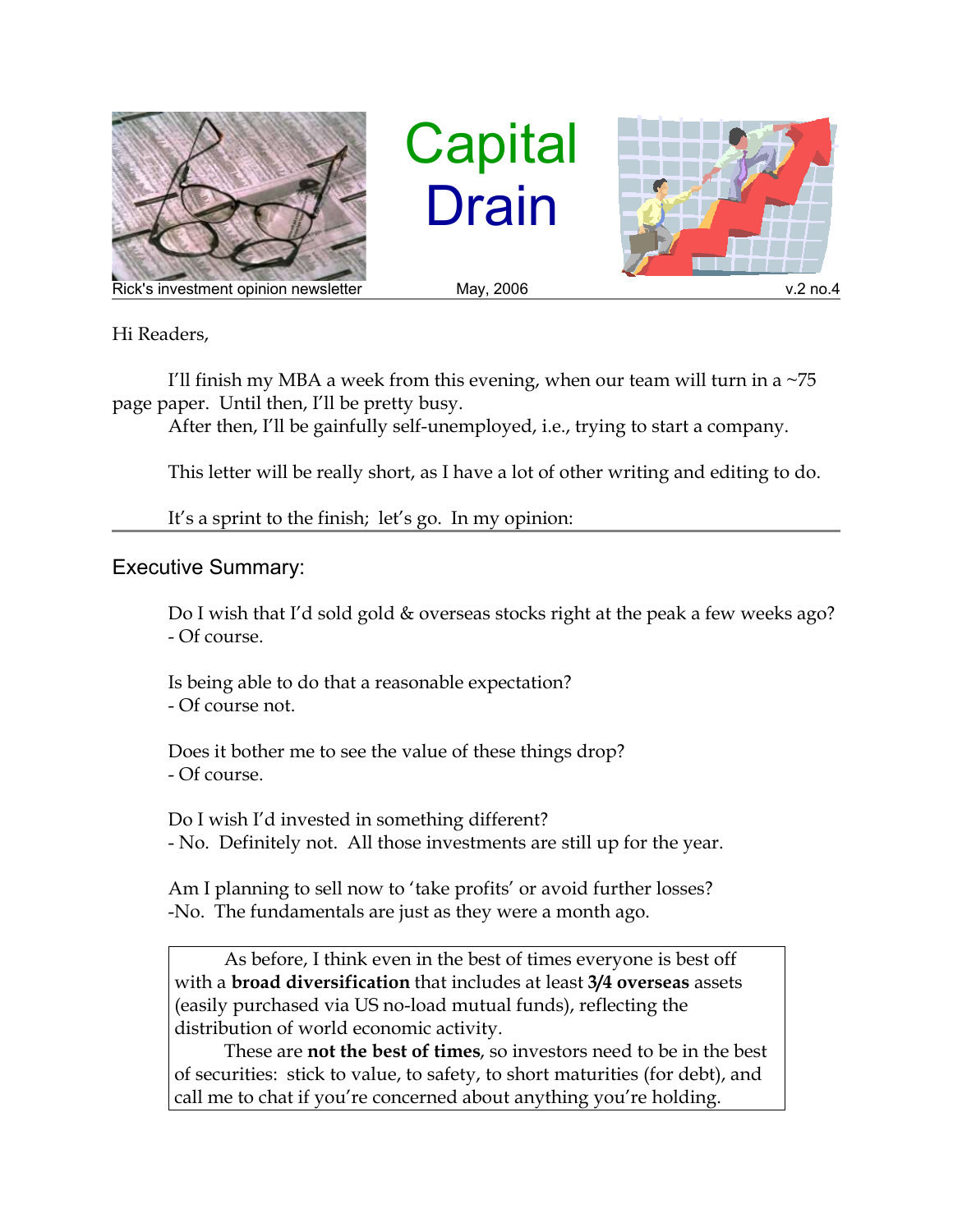Above all, avoid the investments that are at all-time extreme valuations: junk bonds, developing-country bonds, and headlinegrabbing stocks such as Google, Whole Foods, or Taser.

Sure, Google is doing great. So was Pets.com once upon a time. Google's a pretty good company, but at the current price you could only buy based on the Greater Fool Theory: "Sure, I paid too much, but I'll find a Greater Fool to whom I can sell it for even more!"

The Details:

A month ago I wrote that I was pretty pleased with the way gold and foreign stock and bond investments had been going.

About a week later, they dropped pretty sharply.

To my mind, that changes nothing. All those investments had been leaping up at a phenomenal rate. It was unnatural that they should have been rising by such big percentages without any sort of pause or stumble; it is only natural that such a big short rise could be followed by a short sharp partial fall.

In a behavioral finance framework, this is a perfect teachable moment.

A drop like this is difficult to watch. Stomachs churn out acid, sleep is lost, and emotions run high.

This is precisely the time when it's important to take a deep breath and put your logical mind back in control.

OK, actually it's precisely one of two times when logic is important; the other was a month ago. When prices are screaming upward at an irrational rate, ignore the "Gosh everyone is getting rich except me" impulse to jump in and buy.

When prices plummet like now, ignore the "Gosh this will go down forever" impulse to jump out and sell.

That does not mean that an investor should sit immobile. It means that investors should *think* and make decisions rationally. Never mind the rise or the fall, is this a good investment or a bad one? Does the logic of the situation say "buy" or "sell"?

If logic says you're in the right position for the right reason, stay put. If logic says that something in the world has changed so that your earlier investment decision is no longer correct, then take action.

Right now, I am still rationally convinced that the dollar has quite a distance to fall, that overseas high-quality stocks and bonds are a better investment than US ones,